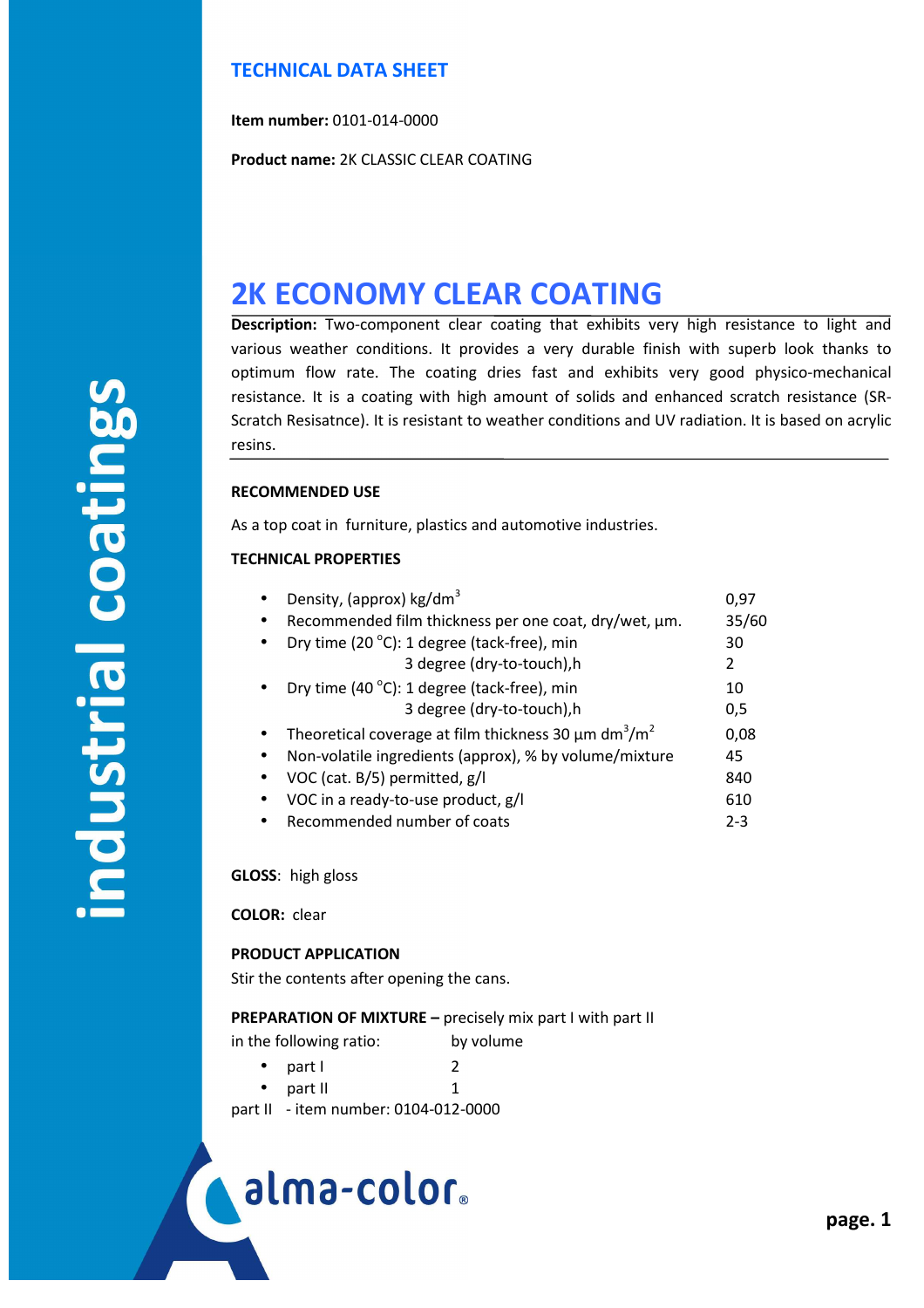After careful mixing and diluting to spraying viscosity – spray with a conventional spray gun. After 10 minutes (in 20°C) the product is ready-to-use Pot life - 3h

### **Application tools**

Single coat – conventional sprayer

- $\uparrow$  tip size 1,3 1,5 mm
- $\triangle$  spraying pressure 3,0 3,5 atm
- $\triangle$  it is recommended to apply 2-3 coats
- $\lambda$  time for solvent evaporation between coats: 30 minutes
- $\uparrow$  there is a possibility to redry the coating in a higher temperature after 30 minutes from application of the last coat (time required to achieve proper flow rate and initial solvent evaporation)

**Solvent:** item number 8002

Recommended amount of thinner for mixture (part I + II) – 10-20% by volume. Solvent for hardware cleaning: 8002

### **APPLICATION**

**Surfaces** 

### **Metal surfaces**

Careful surface preparation is the basic condition that needs to be fulfilled in order to achieve durable protective-decorative coatings. Sanding, filling cracks, priming are crucial. The surface must be properly evaluated in order to provide successful painting process. It is crucial to comply with consecutive work steps.

### **Wooden surfaces**

Interior wooden surfaces made from commonly used timber species (MDF boards, solid wood, fiberboard, natural veneer, PVC foil). The surface must be cleaned, degreased and dry. It is prohibited to use water or products containing water on bare wood – especially on tropical species as it can activate the substances present in wood fibers. It is crucial to sand the surface before painting in order to achieve good adhesion between coats as well as smooth and neutral surface. Use 180-400 grid sand paper. Sand it dry so that moisture would not penetrate the surface. It is recommend to do it manually. Surface moisture 8-12%.

### **Plastics**

í

alma-color.

Plastics surfaces such as ABS, PBT, PET, PC, PLEXI and PVC should be clean and degreased. In order to improve adhesion of the surface it is recommended to use mild chemicals or abrade it lightly to improve roughness. Do not use aggressive agents during processing as it may lead to decomposition of plastic. It is best to apply the coat after a couple of hours from preparation. Long time between preparation and application will lead to contamination of the surface (dust, grease etc.). Contamination of the surface is the main cause of coating failure.